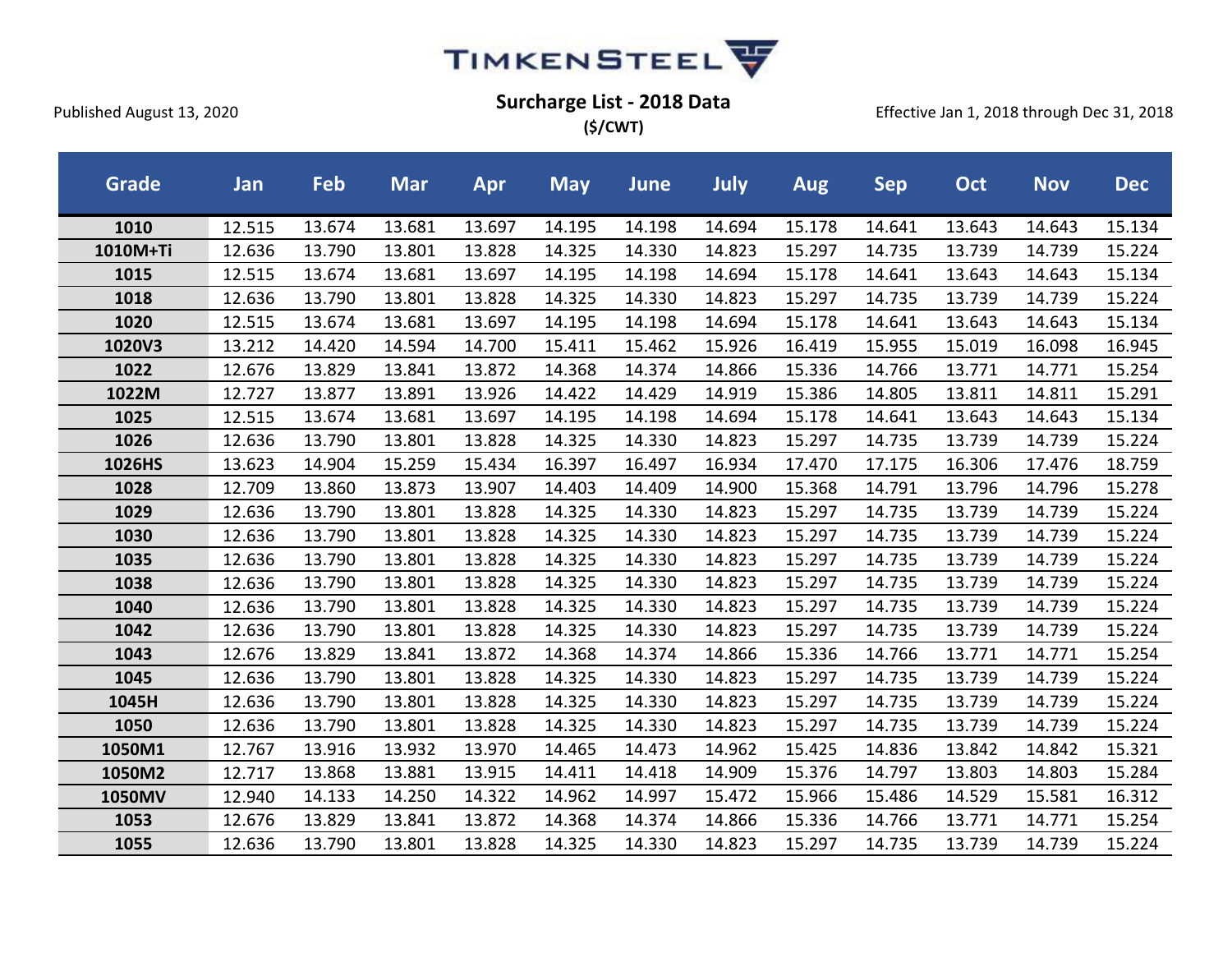

**(\$/CWT)**

| <b>Grade</b>   | Jan    | Feb    | <b>Mar</b> | Apr    | <b>May</b> | <b>June</b> | <b>July</b> | Aug    | <b>Sep</b> | <b>Oct</b> | <b>Nov</b> | <b>Dec</b> |
|----------------|--------|--------|------------|--------|------------|-------------|-------------|--------|------------|------------|------------|------------|
| 1060           | 12.636 | 13.790 | 13.801     | 13.828 | 14.325     | 14.330      | 14.823      | 15.297 | 14.735     | 13.739     | 14.739     | 15.224     |
| 1060M          | 12.616 | 13.771 | 13.781     | 13.806 | 14.303     | 14.308      | 14.801      | 15.277 | 14.719     | 13.723     | 14.723     | 15.209     |
| 1070M          | 12.717 | 13.868 | 13.881     | 13.915 | 14.411     | 14.418      | 14.909      | 15.376 | 14.797     | 13.803     | 14.803     | 15.284     |
| 1080           | 12.636 | 13.790 | 13.801     | 13.828 | 14.325     | 14.330      | 14.823      | 15.297 | 14.735     | 13.739     | 14.739     | 15.224     |
| 1080M          | 12.634 | 13.788 | 13.799     | 13.826 | 14.322     | 14.328      | 14.820      | 15.295 | 14.733     | 13.737     | 14.737     | 15.222     |
| 1090           | 12.636 | 13.790 | 13.801     | 13.828 | 14.325     | 14.330      | 14.823      | 15.297 | 14.735     | 13.739     | 14.739     | 15.224     |
| 10B36          | 12.838 | 13.984 | 14.002     | 14.046 | 14.541     | 14.550      | 15.038      | 15.495 | 14.891     | 13.898     | 14.898     | 15.373     |
| 10B41          | 12.717 | 13.868 | 13.881     | 13.915 | 14.411     | 14.418      | 14.909      | 15.376 | 14.797     | 13.803     | 14.803     | 15.284     |
| 10V40M         | 13.733 | 15.010 | 15.369     | 15.554 | 16.516     | 16.618      | 17.052      | 17.579 | 17.261     | 16.394     | 17.564     | 18.841     |
| 10V45          | 14.306 | 15.675 | 16.268     | 16.546 | 17.832     | 17.997      | 18.396      | 18.975 | 18.865     | 18.084     | 19.371     | 21.206     |
| 1117           | 12.797 | 13.945 | 13.962     | 14.003 | 14.498     | 14.506      | 14.995      | 15.455 | 14.860     | 13.866     | 14.866     | 15.343     |
| 1137           | 12.938 | 14.081 | 14.102     | 14.156 | 14.649     | 14.660      | 15.145      | 15.594 | 14.969     | 13.978     | 14.978     | 15.448     |
| 1141           | 12.938 | 14.081 | 14.102     | 14.156 | 14.649     | 14.660      | 15.145      | 15.594 | 14.969     | 13.978     | 14.978     | 15.448     |
| 1141V          | 14.228 | 15.537 | 16.008     | 16.256 | 17.359     | 17.494      | 17.906      | 18.436 | 18.161     | 17.335     | 18.557     | 20.070     |
| 1144           | 12.938 | 14.081 | 14.102     | 14.156 | 14.649     | 14.660      | 15.145      | 15.594 | 14.969     | 13.978     | 14.978     | 15.448     |
| 1340           | 13.039 | 14.178 | 14.203     | 14.265 | 14.758     | 14.770      | 15.253      | 15.693 | 15.048     | 14.058     | 15.058     | 15.523     |
| 1516           | 12.908 | 14.052 | 14.072     | 14.123 | 14.617     | 14.627      | 15.113      | 15.564 | 14.946     | 13.954     | 14.954     | 15.425     |
| 1516CbV1       | 14.006 | 15.298 | 15.714     | 15.932 | 16.965     | 17.083      | 17.506      | 18.032 | 17.731     | 16.884     | 18.080     | 19.474     |
| 1517VCbCa2     | 13.142 | 14.341 | 14.488     | 14.583 | 15.258     | 15.302      | 15.770      | 16.257 | 15.772     | 14.827     | 15.892     | 16.677     |
| 1518CbV        | 13.750 | 14.999 | 15.283     | 15.441 | 16.295     | 16.377      | 16.814      | 17.321 | 16.925     | 16.030     | 17.155     | 18.218     |
| 1518VCa2       | 13.283 | 14.488 | 14.665     | 14.777 | 15.487     | 15.539      | 16.001      | 16.488 | 16.010     | 15.075     | 16.154     | 16.997     |
| 1519V          | 12.997 | 14.175 | 14.270     | 14.343 | 14.946     | 14.975      | 15.452      | 15.929 | 15.401     | 14.437     | 15.476     | 16.138     |
| 1519VCbCa2     | 13.825 | 15.112 | 15.497     | 15.695 | 16.693     | 16.802      | 17.232      | 17.762 | 17.462     | 16.604     | 17.787     | 19.124     |
| <b>1520VNb</b> | 13.676 | 14.930 | 15.239     | 15.410 | 16.299     | 16.388      | 16.828      | 17.338 | 16.959     | 16.074     | 17.217     | 18.367     |
| 1522           | 12.838 | 13.984 | 14.002     | 14.046 | 14.541     | 14.550      | 15.038      | 15.495 | 14.891     | 13.898     | 14.898     | 15.373     |
| 1538M          | 12.817 | 13.965 | 13.982     | 14.025 | 14.519     | 14.528      | 15.016      | 15.475 | 14.875     | 13.882     | 14.882     | 15.358     |
| 1552           | 12.878 | 14.023 | 14.042     | 14.090 | 14.584     | 14.594      | 15.081      | 15.534 | 14.922     | 13.930     | 14.930     | 15.403     |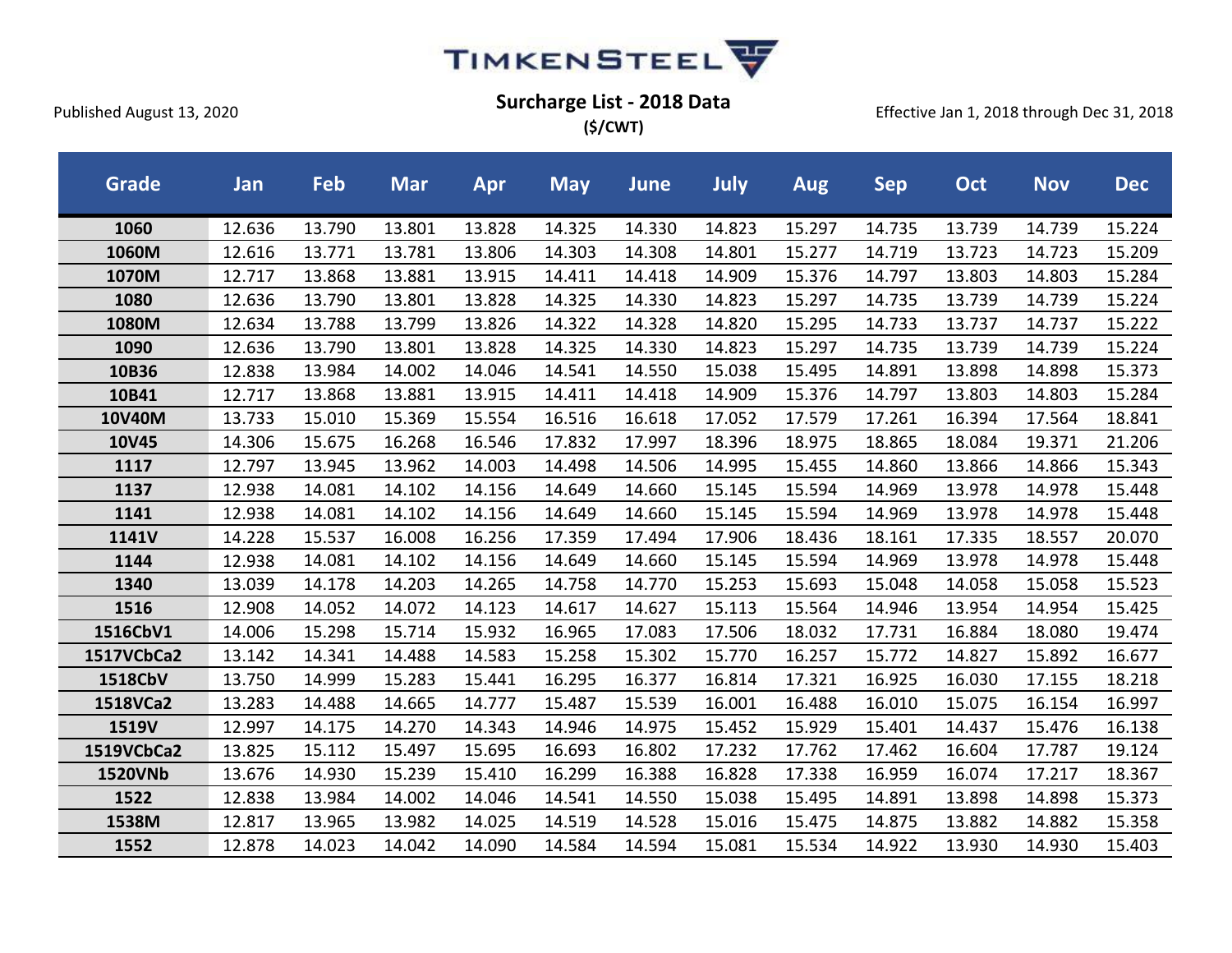

**(\$/CWT)**

| <b>Grade</b>  | Jan    | Feb    | <b>Mar</b> | Apr    | <b>May</b> | <b>June</b> | July   | <b>Aug</b> | <b>Sep</b> | <b>Oct</b> | <b>Nov</b> | <b>Dec</b> |
|---------------|--------|--------|------------|--------|------------|-------------|--------|------------|------------|------------|------------|------------|
| 1552M1        | 12.938 | 14.081 | 14.102     | 14.156 | 14.649     | 14.660      | 15.145 | 15.594     | 14.969     | 13.978     | 14.978     | 15.448     |
| 1566          | 12.737 | 13.887 | 13.901     | 13.937 | 14.433     | 14.440      | 14.930 | 15.396     | 14.813     | 13.819     | 14.819     | 15.299     |
| 15B23MoV      | 14.229 | 15.560 | 16.030     | 16.262 | 17.158     | 17.188      | 17.752 | 18.234     | 17.789     | 16.930     | 18.055     | 19.087     |
| 15B29         | 12.848 | 13.994 | 14.012     | 14.057 | 14.552     | 14.561      | 15.048 | 15.505     | 14.899     | 13.906     | 14.906     | 15.381     |
| 15B37H        | 12.838 | 13.984 | 14.002     | 14.046 | 14.541     | 14.550      | 15.038 | 15.495     | 14.891     | 13.898     | 14.898     | 15.373     |
| 15B41H        | 12.938 | 14.081 | 14.102     | 14.156 | 14.649     | 14.660      | 15.145 | 15.594     | 14.969     | 13.978     | 14.978     | 15.448     |
| 15CrMo5       | 15.561 | 17.034 | 17.676     | 17.943 | 18.588     | 18.424      | 19.274 | 19.674     | 18.969     | 18.094     | 19.044     | 19.211     |
| 15CrMoV6      | 23.048 | 25.737 | 29.297     | 30.741 | 33.546     | 33.285      | 35.033 | 35.496     | 35.489     | 35.412     | 37.009     | 40.000     |
| <b>15V10M</b> | 14.478 | 15.850 | 16.452     | 16.747 | 17.821     | 17.888      | 18.438 | 18.937     | 18.582     | 17.772     | 18.969     | 20.335     |
| 15V20         | 15.493 | 16.982 | 17.927     | 18.370 | 20.120     | 20.384      | 20.722 | 21.346     | 21.462     | 20.810     | 22.268     | 24.890     |
| 17-22-AS      | 20.632 | 22.881 | 25.454     | 26.510 | 29.092     | 29.112      | 30.179 | 30.763     | 30.993     | 30.721     | 32.323     | 35.468     |
| 17-22-AV      | 29.819 | 33.238 | 38.990     | 41.421 | 48.308     | 49.203      | 49.754 | 50.905     | 53.585     | 54.483     | 57.653     | 68.155     |
| 17CrNiMo6     | 19.926 | 20.995 | 22.977     | 23.861 | 24.394     | 24.636      | 26.396 | 27.415     | 25.598     | 24.465     | 24.644     | 24.533     |
| 18CrNiMo7-6   | 19.926 | 20.995 | 22.977     | 23.861 | 24.394     | 24.636      | 26.396 | 27.415     | 25.598     | 24.465     | 24.644     | 24.533     |
| 2.25Cr1Mo     | 20.746 | 23.098 | 25.585     | 26.535 | 27.611     | 26.917      | 29.001 | 29.215     | 28.172     | 27.652     | 28.558     | 28.279     |
| 20MnCr5       | 14.377 | 15.569 | 15.604     | 15.648 | 16.151     | 16.168      | 16.582 | 17.039     | 16.435     | 15.443     | 16.392     | 16.628     |
| 20MoCr4M      | 15.631 | 17.300 | 18.419     | 18.868 | 19.620     | 19.308      | 20.550 | 20.901     | 20.110     | 19.329     | 20.311     | 20.560     |
| 23MnNiMoCr5-4 | 18.658 | 20.120 | 22.275     | 23.206 | 23.920     | 23.824      | 25.783 | 26.494     | 24.898     | 23.987     | 24.484     | 24.583     |
| 25MoCr4       | 15.999 | 17.653 | 18.718     | 19.145 | 19.886     | 19.595      | 20.770 | 21.126     | 20.340     | 19.548     | 20.514     | 20.697     |
| 31CrMoV9      | 19.222 | 20.994 | 22.321     | 22.869 | 24.574     | 24.671      | 25.223 | 25.793     | 25.764     | 25.154     | 26.437     | 28.187     |
| 3310          | 22.638 | 22.767 | 25.540     | 26.864 | 27.048     | 28.055      | 30.375 | 32.266     | 29.223     | 27.592     | 26.830     | 26.622     |
| 3311          | 22.420 | 22.547 | 25.316     | 26.635 | 26.818     | 27.824      | 30.154 | 32.048     | 29.016     | 27.384     | 26.627     | 26.448     |
| 34CrNiMo6V    | 20.122 | 21.127 | 23.136     | 24.041 | 24.703     | 25.063      | 26.727 | 27.832     | 26.089     | 24.950     | 25.145     | 25.354     |
| 36CrNiMo4     | 17.571 | 18.690 | 20.087     | 20.712 | 21.246     | 21.395      | 22.789 | 23.629     | 22.211     | 21.132     | 21.579     | 21.669     |
| 38MnS6BY      | 13.119 | 14.268 | 14.291     | 14.343 | 14.838     | 14.849      | 15.325 | 15.775     | 15.155     | 14.163     | 15.157     | 15.597     |
| 38MnS6ICI     | 13.109 | 14.258 | 14.281     | 14.332 | 14.827     | 14.838      | 15.314 | 15.765     | 15.147     | 14.155     | 15.149     | 15.589     |
| 38MnS6MOD     | 13.099 | 14.249 | 14.271     | 14.321 | 14.816     | 14.827      | 15.303 | 15.755     | 15.139     | 14.147     | 15.141     | 15.582     |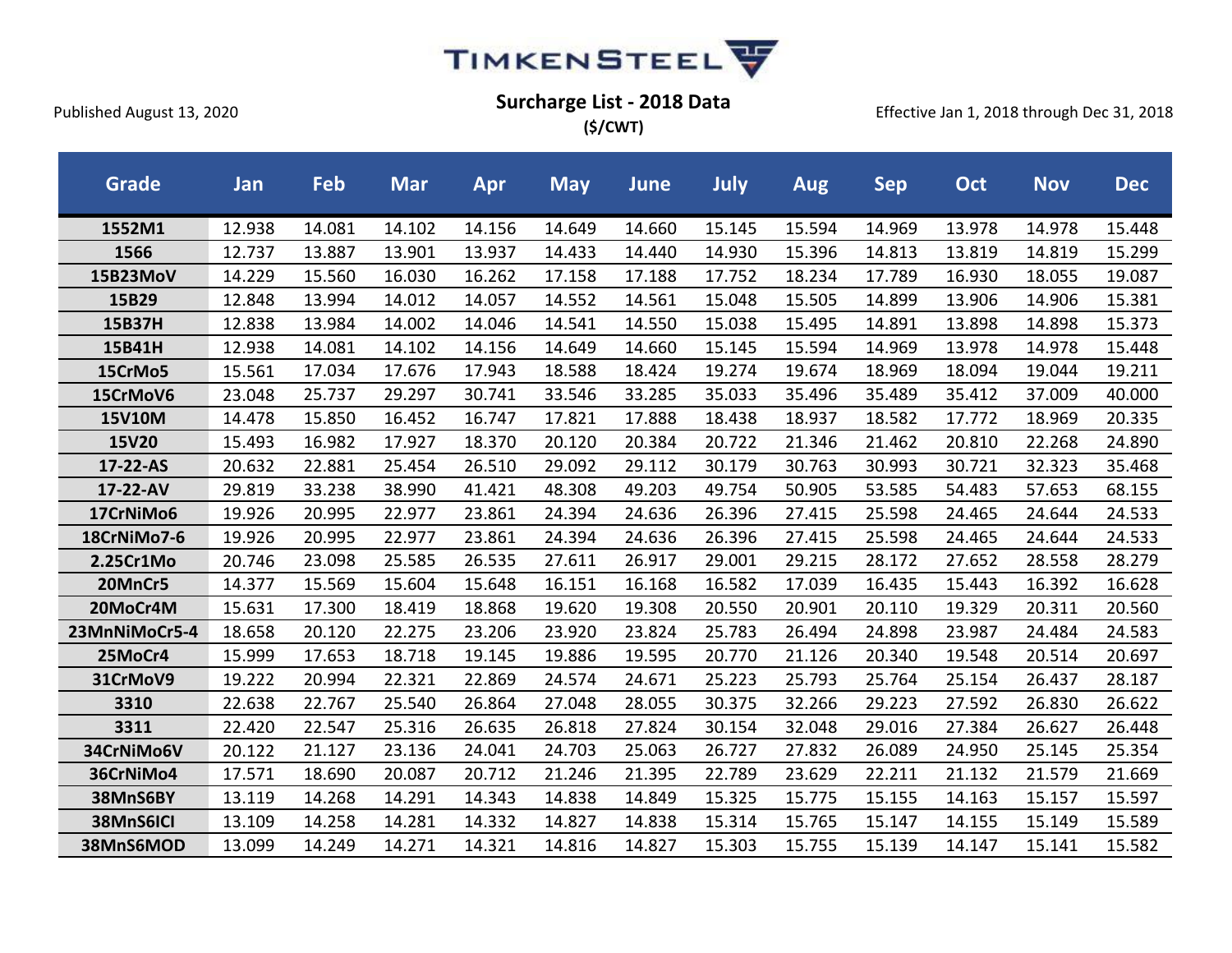

**(\$/CWT)**

| <b>Grade</b>    | Jan    | Feb    | <b>Mar</b> | Apr    | <b>May</b> | <b>June</b> | <b>July</b> | <b>Aug</b> | <b>Sep</b> | Oct    | <b>Nov</b> | <b>Dec</b> |
|-----------------|--------|--------|------------|--------|------------|-------------|-------------|------------|------------|--------|------------|------------|
| 38MnS6VBYMod    | 13.649 | 14.875 | 15.108     | 15.250 | 16.032     | 16.101      | 16.546      | 17.036     | 16.582     | 15.668 | 16.768     | 17.710     |
| 38MNVMod        | 14.396 | 15.736 | 16.285     | 16.561 | 17.773     | 17.928      | 18.329      | 18.878     | 18.677     | 17.880 | 19.141     | 20.841     |
| 38MnVS6MOD      | 16.379 | 17.999 | 19.284     | 19.867 | 22.085     | 22.441      | 22.726      | 23.421     | 23.825     | 23.298 | 24.925     | 28.349     |
| 4023            | 13.961 | 15.390 | 16.014     | 16.276 | 16.913     | 16.740      | 17.665      | 18.070     | 17.378     | 16.502 | 17.503     | 17.911     |
| 4027            | 13.961 | 15.390 | 16.014     | 16.276 | 16.913     | 16.740      | 17.665      | 18.070     | 17.378     | 16.502 | 17.503     | 17.911     |
| 40CrNiMoA       | 18.319 | 19.254 | 21.004     | 21.803 | 22.280     | 22.580      | 24.239      | 25.282     | 23.511     | 22.334 | 22.551     | 22.643     |
| 4118            | 13.926 | 15.226 | 15.526     | 15.662 | 16.227     | 16.154      | 16.813      | 17.255     | 16.630     | 15.690 | 16.668     | 17.014     |
| 4118H           | 13.926 | 15.226 | 15.526     | 15.662 | 16.227     | 16.154      | 16.813      | 17.255     | 16.630     | 15.690 | 16.668     | 17.014     |
| 4120            | 14.287 | 15.639 | 16.065     | 16.257 | 16.848     | 16.742      | 17.485      | 17.904     | 17.234     | 16.319 | 17.298     | 17.623     |
| 4121            | 14.727 | 16.178 | 16.810     | 17.075 | 17.715     | 17.547      | 18.436      | 18.839     | 18.140     | 17.264 | 18.241     | 18.534     |
| 4121M           | 15.112 | 16.596 | 17.293     | 17.583 | 18.239     | 18.054      | 18.975      | 19.369     | 18.653     | 17.790 | 18.759     | 19.007     |
| 4121M1          | 15.641 | 17.188 | 18.010     | 18.347 | 19.032     | 18.813      | 19.808      | 20.188     | 19.447     | 18.608 | 19.569     | 19.760     |
| 4121M2          | 15.641 | 17.188 | 18.010     | 18.347 | 19.032     | 18.813      | 19.808      | 20.188     | 19.447     | 18.608 | 19.569     | 19.760     |
| 4121M2.5        | 15.166 | 16.631 | 17.267     | 17.529 | 18.173     | 18.007      | 18.874      | 19.279     | 18.586     | 17.710 | 18.672     | 18.893     |
| <b>4128VMTi</b> | 18.253 | 20.054 | 21.448     | 22.013 | 23.402     | 23.308      | 24.211      | 24.687     | 24.350     | 23.706 | 24.877     | 26.051     |
| 4130            | 14.851 | 16.268 | 16.778     | 16.983 | 17.600     | 17.467      | 18.248      | 18.677     | 18.034     | 17.132 | 18.092     | 18.324     |
| 4130H           | 14.884 | 16.302 | 16.813     | 17.018 | 17.635     | 17.503      | 18.281      | 18.710     | 18.068     | 17.166 | 18.124     | 18.351     |
| 4130HW          | 15.959 | 17.407 | 18.266     | 18.625 | 19.441     | 19.383      | 20.272      | 20.789     | 20.120     | 19.254 | 20.197     | 20.725     |
| 4130M7Ca4       | 18.096 | 20.077 | 21.821     | 22.502 | 23.401     | 22.917      | 24.535      | 24.820     | 23.904     | 23.243 | 24.187     | 24.180     |
| 4130MNi4V       | 16.649 | 17.993 | 19.019     | 19.465 | 20.183     | 20.190      | 21.231      | 21.843     | 20.919     | 19.985 | 20.764     | 21.116     |
| 4130MODSS       | 18.270 | 20.354 | 22.376     | 23.166 | 24.387     | 23.943      | 25.594      | 25.925     | 25.202     | 24.634 | 25.707     | 26.299     |
| 4130MVCbTi      | 16.965 | 18.678 | 19.923     | 20.434 | 21.695     | 21.592      | 22.511      | 22.976     | 22.582     | 21.897 | 23.061     | 24.207     |
| 4130Ni          | 15.372 | 16.761 | 17.427     | 17.702 | 18.314     | 18.214      | 19.098      | 19.583     | 18.826     | 17.904 | 18.787     | 18.984     |
| 4130NiNb        | 15.819 | 17.234 | 18.044     | 18.382 | 19.103     | 19.032      | 19.946      | 20.462     | 19.721     | 18.825 | 19.722     | 20.088     |
| 4130NiV         | 15.865 | 17.285 | 18.111     | 18.456 | 19.198     | 19.132      | 20.044      | 20.562     | 19.834     | 18.943 | 19.848     | 20.251     |
| 4130NiVCa4      | 15.776 | 17.164 | 17.914     | 18.231 | 18.938     | 18.886      | 19.753      | 20.273     | 19.541     | 18.633 | 19.528     | 19.890     |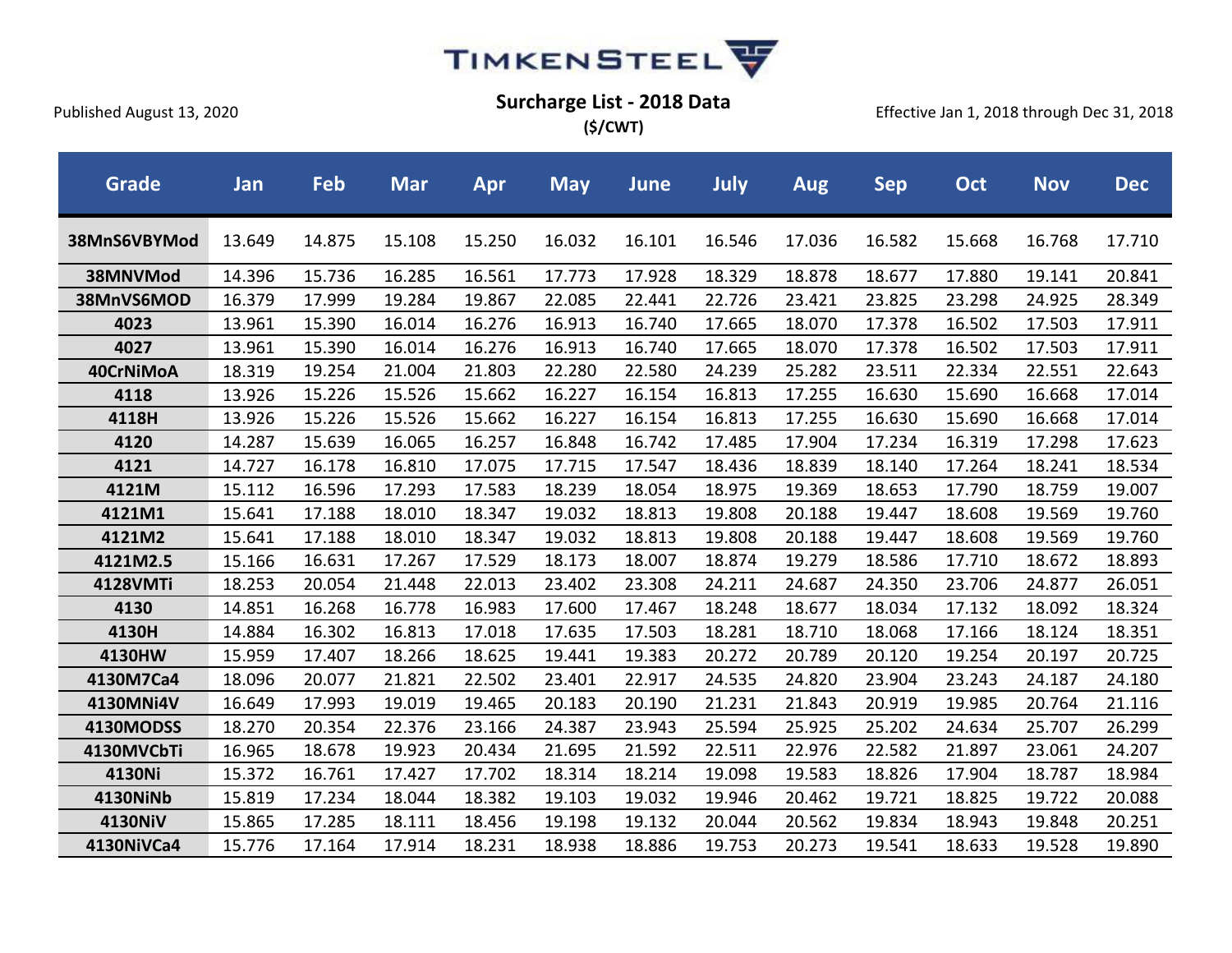

**(\$/CWT)**

| <b>Grade</b>  | Jan    | Feb    | <b>Mar</b> | Apr    | <b>May</b> | <b>June</b> | July   | <b>Aug</b> | <b>Sep</b> | <b>Oct</b> | <b>Nov</b> | <b>Dec</b> |
|---------------|--------|--------|------------|--------|------------|-------------|--------|------------|------------|------------|------------|------------|
| 4130V         | 15.635 | 17.130 | 17.845     | 18.139 | 19.029     | 18.954      | 19.693 | 20.155     | 19.660     | 18.833     | 19.886     | 20.557     |
| 4130V2        | 17.714 | 19.477 | 20.917     | 21.524 | 23.397     | 23.522      | 24.143 | 24.736     | 24.804     | 24.244     | 25.655     | 28.007     |
| 4135          | 14.972 | 16.384 | 16.898     | 17.114 | 17.729     | 17.599      | 18.377 | 18.795     | 18.128     | 17.228     | 18.187     | 18.414     |
| 4135H         | 15.005 | 16.418 | 16.933     | 17.149 | 17.764     | 17.635      | 18.410 | 18.829     | 18.161     | 17.262     | 18.220     | 18.441     |
| 4137MCbCa4    | 15.704 | 17.234 | 18.009     | 18.327 | 19.001     | 18.798      | 19.750 | 20.136     | 19.405     | 18.556     | 19.511     | 19.682     |
| 4137MVCa4     | 16.415 | 18.046 | 19.081     | 19.509 | 20.482     | 20.323      | 21.275 | 21.694     | 21.117     | 20.355     | 21.415     | 22.071     |
| 4140          | 15.002 | 16.413 | 16.929     | 17.147 | 17.762     | 17.632      | 18.409 | 18.825     | 18.151     | 17.252     | 18.211     | 18.436     |
| 4140VNb       | 15.781 | 17.186 | 17.971     | 18.311 | 19.090     | 19.046      | 19.898 | 20.408     | 19.712     | 18.830     | 19.770     | 20.283     |
| 4140Ca1       | 15.002 | 16.413 | 16.929     | 17.147 | 17.762     | 17.632      | 18.409 | 18.825     | 18.151     | 17.252     | 18.211     | 18.436     |
| 4140Ca2       | 15.002 | 16.413 | 16.929     | 17.147 | 17.762     | 17.632      | 18.409 | 18.825     | 18.151     | 17.252     | 18.211     | 18.436     |
| 4140Ca4       | 15.002 | 16.413 | 16.929     | 17.147 | 17.762     | 17.632      | 18.409 | 18.825     | 18.151     | 17.252     | 18.211     | 18.436     |
| 4140H         | 15.035 | 16.447 | 16.963     | 17.181 | 17.797     | 17.668      | 18.443 | 18.859     | 18.185     | 17.285     | 18.243     | 18.463     |
| 4140HW        | 16.075 | 17.511 | 18.360     | 18.726 | 19.519     | 19.459      | 20.347 | 20.847     | 20.133     | 19.263     | 20.198     | 20.682     |
| 4140MV        | 17.120 | 18.873 | 20.215     | 20.768 | 22.020     | 21.875      | 22.887 | 23.328     | 22.874     | 22.204     | 23.358     | 24.440     |
| 4140Nb        | 15.002 | 16.413 | 16.929     | 17.147 | 17.762     | 17.632      | 18.409 | 18.825     | 18.151     | 17.252     | 18.211     | 18.436     |
| 4140Se        | 15.002 | 16.413 | 16.929     | 17.147 | 17.762     | 17.632      | 18.409 | 18.825     | 18.151     | 17.252     | 18.211     | 18.436     |
| 4140V         | 15.609 | 17.098 | 17.826     | 18.135 | 19.037     | 18.966      | 19.708 | 20.163     | 19.653     | 18.832     | 19.895     | 20.611     |
| 4140VNb       | 15.781 | 17.186 | 17.971     | 18.311 | 19.090     | 19.046      | 19.898 | 20.408     | 19.712     | 18.830     | 19.770     | 20.283     |
| 4142          | 15.002 | 16.413 | 16.929     | 17.147 | 17.762     | 17.632      | 18.409 | 18.825     | 18.151     | 17.252     | 18.211     | 18.436     |
| 4142H         | 15.035 | 16.447 | 16.963     | 17.181 | 17.797     | 17.668      | 18.443 | 18.859     | 18.185     | 17.285     | 18.243     | 18.463     |
| 4143V         | 15.634 | 17.134 | 17.870     | 18.178 | 19.023     | 18.920      | 19.711 | 20.151     | 19.592     | 18.763     | 19.798     | 20.374     |
| 4145          | 15.002 | 16.413 | 16.929     | 17.147 | 17.762     | 17.632      | 18.409 | 18.825     | 18.151     | 17.252     | 18.211     | 18.436     |
| 4145H         | 15.035 | 16.447 | 16.963     | 17.181 | 17.797     | 17.668      | 18.443 | 18.859     | 18.185     | 17.285     | 18.243     | 18.463     |
| 4145HS        | 16.251 | 17.853 | 18.827     | 19.232 | 20.190     | 20.049      | 20.959 | 21.385     | 20.821     | 20.047     | 21.108     | 21.777     |
| 4145HSX       | 16.727 | 18.409 | 19.553     | 20.023 | 20.930     | 20.698      | 21.787 | 22.164     | 21.472     | 20.718     | 21.737     | 22.172     |
| 4145M         | 15.383 | 16.852 | 17.492     | 17.758 | 18.402     | 18.238      | 19.096 | 19.496     | 18.793     | 17.918     | 18.874     | 19.067     |
| 4145M3CbTiCa4 | 15.805 | 17.355 | 18.180     | 18.519 | 19.204     | 18.987      | 19.974 | 20.352     | 19.605     | 18.766     | 19.722     | 19.891     |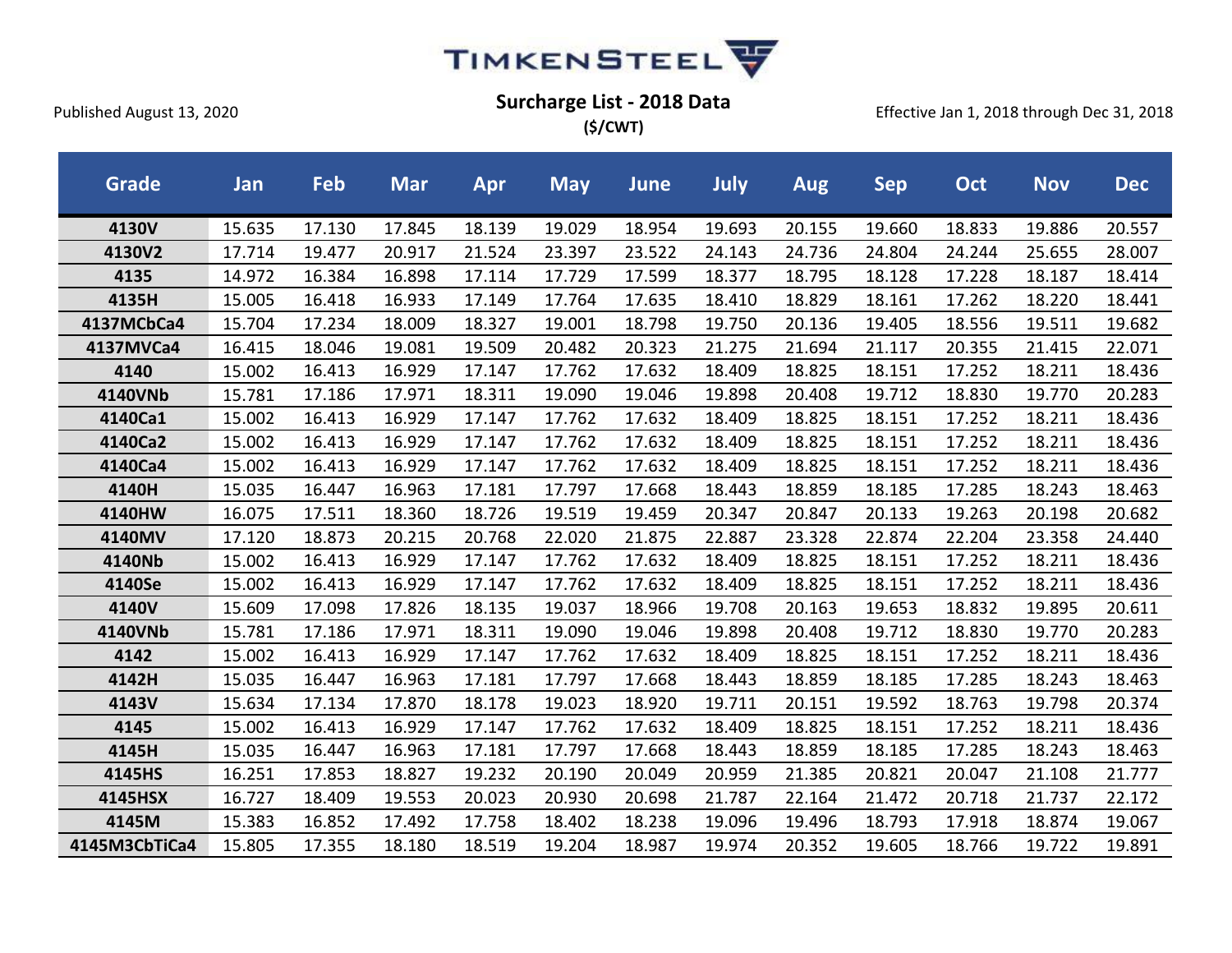

**(\$/CWT)**

| <b>Grade</b>   | Jan    | Feb    | <b>Mar</b> | Apr    | <b>May</b> | <b>June</b> | July   | <b>Aug</b> | <b>Sep</b> | Oct    | <b>Nov</b> | <b>Dec</b> |
|----------------|--------|--------|------------|--------|------------|-------------|--------|------------|------------|--------|------------|------------|
| 4145M3VCb      | 16.197 | 17.775 | 18.688     | 19.070 | 19.943     | 19.785      | 20.701 | 21.110     | 20.484     | 19.688 | 20.715     | 21.224     |
| 4145M4         | 16.190 | 17.818 | 18.828     | 19.243 | 19.969     | 19.699      | 20.818 | 21.170     | 20.373     | 19.570 | 20.530     | 20.683     |
| 4145M4CA4      | 16.190 | 17.818 | 18.828     | 19.243 | 19.969     | 19.699      | 20.818 | 21.170     | 20.373     | 19.570 | 20.530     | 20.683     |
| 4145M4VCb      | 16.727 | 18.409 | 19.553     | 20.023 | 20.930     | 20.698      | 21.787 | 22.164     | 21.472     | 20.718 | 21.737     | 22.172     |
| 4145MCa2       | 15.383 | 16.852 | 17.492     | 17.758 | 18.402     | 18.238      | 19.096 | 19.496     | 18.793     | 17.918 | 18.874     | 19.067     |
| 4145MCa4       | 15.614 | 17.139 | 17.900     | 18.211 | 18.883     | 18.682      | 19.628 | 20.017     | 19.295     | 18.443 | 19.400     | 19.579     |
| 4150           | 15.002 | 16.413 | 16.929     | 17.147 | 17.762     | 17.632      | 18.409 | 18.825     | 18.151     | 17.252 | 18.211     | 18.436     |
| 4150Ca1        | 15.002 | 16.413 | 16.929     | 17.147 | 17.762     | 17.632      | 18.409 | 18.825     | 18.151     | 17.252 | 18.211     | 18.436     |
| 4150H          | 15.035 | 16.447 | 16.963     | 17.181 | 17.797     | 17.668      | 18.443 | 18.859     | 18.185     | 17.285 | 18.243     | 18.463     |
| <b>4150HTe</b> | 15.035 | 16.447 | 16.963     | 17.181 | 17.797     | 17.668      | 18.443 | 18.859     | 18.185     | 17.285 | 18.243     | 18.463     |
| 4150MR         | 14.758 | 16.155 | 16.671     | 16.897 | 17.509     | 17.380      | 18.170 | 18.578     | 17.886     | 16.988 | 17.958     | 18.230     |
| 4150R          | 15.002 | 16.413 | 16.929     | 17.147 | 17.762     | 17.632      | 18.409 | 18.825     | 18.151     | 17.252 | 18.211     | 18.436     |
| 4161H          | 15.323 | 16.838 | 17.597     | 17.908 | 18.579     | 18.377      | 19.336 | 19.725     | 19.001     | 18.149 | 19.115     | 19.341     |
| 41B17M         | 14.273 | 15.608 | 15.998     | 16.179 | 16.762     | 16.667      | 17.382 | 17.802     | 17.133     | 16.211 | 17.189     | 17.512     |
| 41B27          | 14.867 | 16.290 | 16.812     | 17.020 | 17.640     | 17.504      | 18.294 | 18.722     | 18.079     | 17.179 | 18.139     | 18.370     |
| 41B28M4NBCA4   | 16.647 | 18.397 | 19.668     | 20.170 | 21.129     | 20.859      | 22.046 | 22.434     | 21.780     | 21.052 | 22.084     | 22.574     |
| 41B30M1        | 14.361 | 15.712 | 16.140     | 16.335 | 16.927     | 16.821      | 17.562 | 17.978     | 17.299     | 16.384 | 17.362     | 17.680     |
| 41B45M         | 14.275 | 15.614 | 16.018     | 16.203 | 16.789     | 16.690      | 17.415 | 17.834     | 17.160     | 16.241 | 17.220     | 17.546     |
| 42CrMo4        | 15.216 | 16.660 | 17.237     | 17.474 | 18.104     | 17.957      | 18.772 | 19.185     | 18.509     | 17.621 | 18.576     | 18.775     |
| 42CrMo4+Ni+V   | 17.768 | 19.303 | 20.758     | 21.384 | 22.673     | 22.760      | 23.754 | 24.412     | 23.828     | 23.065 | 24.072     | 25.377     |
| 4319           | 18.599 | 19.498 | 21.516     | 22.433 | 22.910     | 23.243      | 25.115 | 26.241     | 24.297     | 23.098 | 23.219     | 23.340     |
| 4320           | 18.693 | 19.577 | 21.634     | 22.568 | 23.040     | 23.386      | 25.287 | 26.435     | 24.459     | 23.251 | 23.348     | 23.464     |
| 4320H          | 18.579 | 19.479 | 21.496     | 22.411 | 22.888     | 23.221      | 25.093 | 26.221     | 24.282     | 23.082 | 23.204     | 23.325     |
| 4320M9         | 22.607 | 24.319 | 28.212     | 29.846 | 30.739     | 30.551      | 33.751 | 34.696     | 32.341     | 31.491 | 31.593     | 31.481     |
| 4320MCr        | 19.061 | 19.970 | 21.994     | 22.917 | 23.395     | 23.731      | 25.582 | 26.703     | 24.747     | 23.549 | 23.657     | 23.712     |
| 4330NiMo5VCa4  | 23.067 | 24.223 | 27.711     | 29.257 | 30.360     | 30.792      | 33.319 | 34.671     | 32.475     | 31.439 | 31.460     | 32.265     |
| 4330VCb        | 21.771 | 23.007 | 26.038     | 27.376 | 28.419     | 28.731      | 30.991 | 32.166     | 30.233     | 29.239 | 29.435     | 30.150     |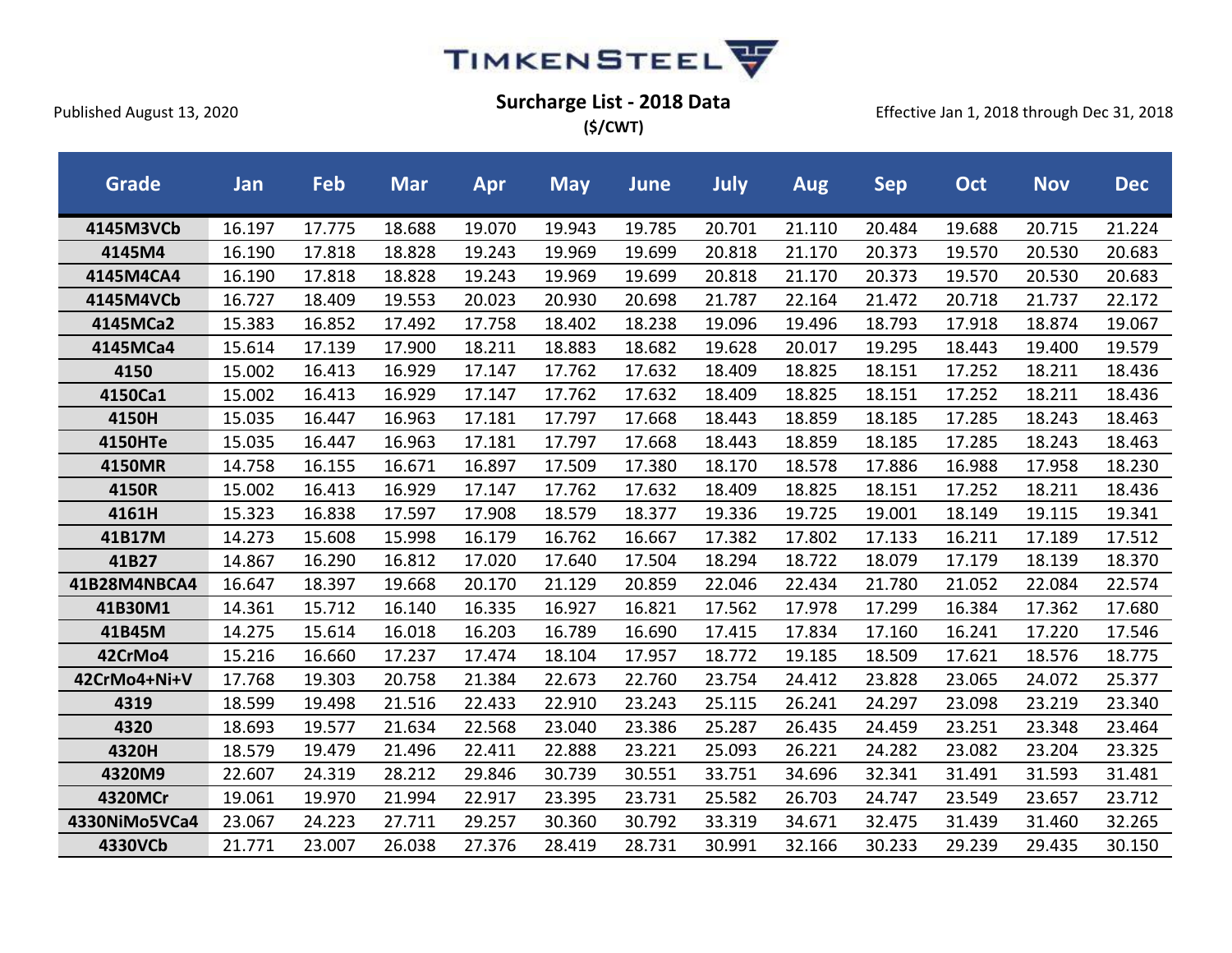

**(\$/CWT)**

| <b>Grade</b>   | Jan    | Feb    | <b>Mar</b> | <b>Apr</b> | <b>May</b> | June   | July   | <b>Aug</b> | <b>Sep</b> | Oct    | <b>Nov</b> | <b>Dec</b> |
|----------------|--------|--------|------------|------------|------------|--------|--------|------------|------------|--------|------------|------------|
| 4332CR12       | 19.039 | 20.079 | 21.954     | 22.791     | 23.312     | 23.554 | 25.274 | 26.282     | 24.522     | 23.385 | 23.608     | 23.606     |
| 4332MVCa2      | 24.363 | 25.433 | 29.277     | 30.991     | 32.380     | 33.038 | 35.576 | 37.143     | 34.956     | 33.917 | 33.892     | 35.269     |
| 4340           | 19.165 | 20.058 | 22.122     | 23.062     | 23.535     | 23.886 | 25.765 | 26.907     | 24.917     | 23.710 | 23.793     | 23.844     |
| 4340Ca2        | 19.175 | 20.068 | 22.132     | 23.073     | 23.546     | 23.897 | 25.776 | 26.917     | 24.925     | 23.718 | 23.801     | 23.852     |
| 4340Ca4        | 19.175 | 20.068 | 22.132     | 23.073     | 23.546     | 23.897 | 25.776 | 26.917     | 24.925     | 23.718 | 23.801     | 23.852     |
| <b>4340CAR</b> | 19.175 | 20.068 | 22.132     | 23.073     | 23.546     | 23.897 | 25.776 | 26.917     | 24.925     | 23.718 | 23.801     | 23.852     |
| 4340H          | 19.061 | 19.970 | 21.994     | 22.917     | 23.395     | 23.731 | 25.582 | 26.703     | 24.747     | 23.549 | 23.657     | 23.712     |
| 4340V          | 19.858 | 20.839 | 23.141     | 24.185     | 24.981     | 25.397 | 27.237 | 28.421     | 26.614     | 25.495 | 25.696     | 26.299     |
| 4350           | 19.108 | 19.999 | 22.062     | 23.003     | 23.476     | 23.826 | 25.708 | 26.849     | 24.858     | 23.651 | 23.736     | 23.797     |
| 4350M1         | 18.332 | 19.429 | 21.243     | 22.052     | 22.597     | 22.777 | 24.482 | 25.420     | 23.746     | 22.648 | 22.962     | 23.048     |
| 43B17          | 18.703 | 19.587 | 21.644     | 22.579     | 23.050     | 23.397 | 25.298 | 26.444     | 24.467     | 23.259 | 23.356     | 23.472     |
| 44MnSiVS6      | 15.605 | 17.062 | 17.906     | 18.311     | 19.919     | 20.157 | 20.494 | 21.092     | 21.110     | 20.420 | 21.814     | 24.135     |
| 4619           | 18.425 | 19.301 | 21.355     | 22.289     | 22.760     | 23.105 | 25.018 | 26.166     | 24.191     | 22.983 | 23.088     | 23.246     |
| 4715           | 18.071 | 19.561 | 21.532     | 22.368     | 23.084     | 22.960 | 24.795 | 25.467     | 24.028     | 23.130 | 23.697     | 23.818     |
| 4715Ca2        | 18.071 | 19.561 | 21.532     | 22.368     | 23.084     | 22.960 | 24.795 | 25.467     | 24.028     | 23.130 | 23.697     | 23.818     |
| 4715Ca4        | 18.094 | 19.581 | 21.559     | 22.399     | 23.114     | 22.993 | 24.833 | 25.510     | 24.064     | 23.163 | 23.726     | 23.846     |
| 4715VCa2       | 18.678 | 20.246 | 22.429     | 23.356     | 24.359     | 24.294 | 26.094 | 26.805     | 25.530     | 24.709 | 25.382     | 25.993     |
| 4815Ca4        | 21.824 | 22.167 | 25.529     | 27.085     | 27.398     | 28.216 | 31.071 | 32.895     | 29.727     | 28.215 | 27.525     | 27.568     |
| 4815MCA2       | 22.487 | 22.935 | 26.546     | 28.209     | 28.576     | 29.325 | 32.350 | 34.135     | 30.888     | 29.426 | 28.735     | 28.742     |
| 4815MCa2       | 22.487 | 22.935 | 26.546     | 28.209     | 28.576     | 29.325 | 32.350 | 34.135     | 30.888     | 29.426 | 28.735     | 28.742     |
| 4817H          | 21.824 | 22.167 | 25.529     | 27.085     | 27.398     | 28.216 | 31.071 | 32.895     | 29.727     | 28.215 | 27.525     | 27.568     |
| 4820           | 21.865 | 22.206 | 25.569     | 27.129     | 27.441     | 28.260 | 31.114 | 32.934     | 29.759     | 28.247 | 27.556     | 27.598     |
| 4820H          | 21.865 | 22.206 | 25.569     | 27.129     | 27.441     | 28.260 | 31.114 | 32.934     | 29.759     | 28.247 | 27.556     | 27.598     |
| 5016NiV        | 14.766 | 15.982 | 16.610     | 16.919     | 17.921     | 18.117 | 18.685 | 19.334     | 18.856     | 17.955 | 19.004     | 20.321     |
| 5046           | 13.055 | 14.218 | 14.234     | 14.266     | 14.764     | 14.772 | 15.246 | 15.716     | 15.143     | 14.148 | 15.136     | 15.561     |
| 5046H          | 13.061 | 14.225 | 14.241     | 14.273     | 14.771     | 14.779 | 15.252 | 15.722     | 15.150     | 14.155 | 15.142     | 15.567     |
| 5046M          | 14.061 | 15.351 | 15.712     | 15.893     | 16.858     | 16.961 | 17.378 | 17.909     | 17.599     | 16.731 | 17.889     | 19.111     |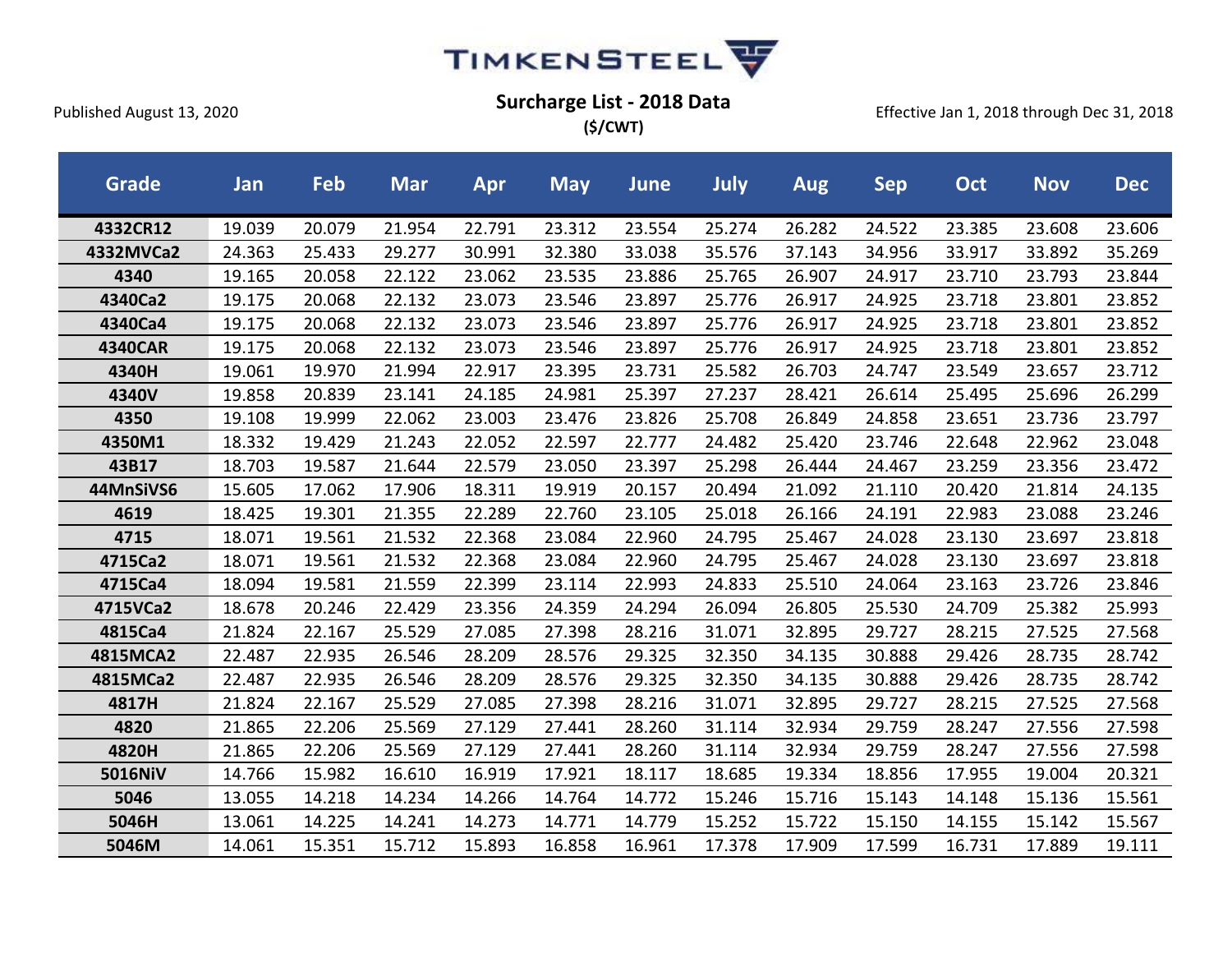

**(\$/CWT)**

| <b>Grade</b> | Jan    | Feb    | <b>Mar</b> | <b>Apr</b> | <b>May</b> | <b>June</b> | July   | <b>Aug</b> | <b>Sep</b> | Oct    | <b>Nov</b> | <b>Dec</b> |
|--------------|--------|--------|------------|------------|------------|-------------|--------|------------|------------|--------|------------|------------|
| 5059Ni       | 13.682 | 14.833 | 15.115     | 15.260     | 15.765     | 15.797      | 16.461 | 17.002     | 16.270     | 15.260 | 16.152     | 16.550     |
| 5060         | 13.356 | 14.528 | 14.548     | 14.579     | 15.079     | 15.089      | 15.548 | 16.018     | 15.445     | 14.450 | 15.428     | 15.807     |
| 50B25        | 13.179 | 14.339 | 14.359     | 14.399     | 14.896     | 14.906      | 15.376 | 15.838     | 15.247     | 14.253 | 15.240     | 15.656     |
| 50B32M       | 13.679 | 14.912 | 15.094     | 15.200     | 15.733     | 15.699      | 16.275 | 16.714     | 16.078     | 15.116 | 16.100     | 16.477     |
| 5120         | 13.727 | 14.913 | 14.935     | 14.964     | 15.466     | 15.478      | 15.918 | 16.391     | 15.825     | 14.829 | 15.794     | 16.112     |
| 5120H        | 13.727 | 14.913 | 14.935     | 14.964     | 15.466     | 15.478      | 15.918 | 16.391     | 15.825     | 14.829 | 15.794     | 16.112     |
| 5120M        | 14.183 | 15.373 | 15.404     | 15.443     | 15.946     | 15.962      | 16.383 | 16.845     | 16.254     | 15.260 | 16.214     | 16.474     |
| 5130         | 13.928 | 15.119 | 15.144     | 15.173     | 15.676     | 15.689      | 16.120 | 16.592     | 16.026     | 15.031 | 15.989     | 16.276     |
| 5130H        | 13.961 | 15.154 | 15.179     | 15.208     | 15.711     | 15.724      | 16.153 | 16.626     | 16.060     | 15.064 | 16.021     | 16.303     |
| 5132RM       | 15.301 | 16.639 | 17.066     | 17.274     | 18.316     | 18.440      | 18.798 | 19.333     | 19.055     | 18.207 | 19.356     | 20.538     |
| 5135         | 13.854 | 15.046 | 15.069     | 15.094     | 15.598     | 15.610      | 16.043 | 16.519     | 15.961     | 14.965 | 15.924     | 16.219     |
| 5150         | 13.727 | 14.913 | 14.935     | 14.964     | 15.466     | 15.478      | 15.918 | 16.391     | 15.825     | 14.829 | 15.794     | 16.112     |
| 5160H        | 13.757 | 14.942 | 14.966     | 14.997     | 15.499     | 15.511      | 15.951 | 16.421     | 15.848     | 14.853 | 15.818     | 16.134     |
| 5160Te       | 13.942 | 15.128 | 15.155     | 15.191     | 15.693     | 15.706      | 16.139 | 16.604     | 16.021     | 15.027 | 15.987     | 16.281     |
| 5165         | 13.757 | 14.942 | 14.966     | 14.997     | 15.499     | 15.511      | 15.951 | 16.421     | 15.848     | 14.853 | 15.818     | 16.134     |
| 52100        | 14.449 | 15.669 | 15.695     | 15.707     | 16.217     | 16.230      | 16.631 | 17.119     | 16.590     | 15.592 | 16.527     | 16.714     |
| 5219         | 13.728 | 14.899 | 14.927     | 14.974     | 15.473     | 15.487      | 15.932 | 16.387     | 15.780     | 14.787 | 15.758     | 16.098     |
| 6150         | 16.204 | 17.689 | 18.508     | 18.879     | 20.459     | 20.690      | 20.992 | 21.608     | 21.658     | 20.955 | 22.305     | 24.433     |
| 8019         | 13.974 | 15.266 | 15.543     | 15.670     | 16.229     | 16.164      | 16.801 | 17.245     | 16.626     | 15.681 | 16.656     | 16.989     |
| 8119         | 15.000 | 16.215 | 16.812     | 17.094     | 17.636     | 17.648      | 18.503 | 19.061     | 18.172     | 17.181 | 17.998     | 18.278     |
| 8219         | 15.103 | 16.327 | 16.950     | 17.246     | 17.793     | 17.799      | 18.669 | 19.220     | 18.316     | 17.331 | 18.148     | 18.422     |
| 8319         | 15.311 | 16.579 | 17.301     | 17.634     | 18.204     | 18.181      | 19.121 | 19.661     | 18.736     | 17.770 | 18.588     | 18.850     |
| 8617         | 15.624 | 16.847 | 17.786     | 18.206     | 18.768     | 18.790      | 19.899 | 20.539     | 19.479     | 18.479 | 19.193     | 19.454     |
| 8617H        | 15.614 | 16.837 | 17.776     | 18.195     | 18.757     | 18.779      | 19.889 | 20.529     | 19.471     | 18.471 | 19.185     | 19.447     |
| 8620         | 15.624 | 16.847 | 17.786     | 18.206     | 18.768     | 18.790      | 19.899 | 20.539     | 19.479     | 18.479 | 19.193     | 19.454     |
| 8620Ca1      | 15.624 | 16.847 | 17.786     | 18.206     | 18.768     | 18.790      | 19.899 | 20.539     | 19.479     | 18.479 | 19.193     | 19.454     |
| 8620H        | 15.614 | 16.837 | 17.776     | 18.195     | 18.757     | 18.779      | 19.889 | 20.529     | 19.471     | 18.471 | 19.185     | 19.447     |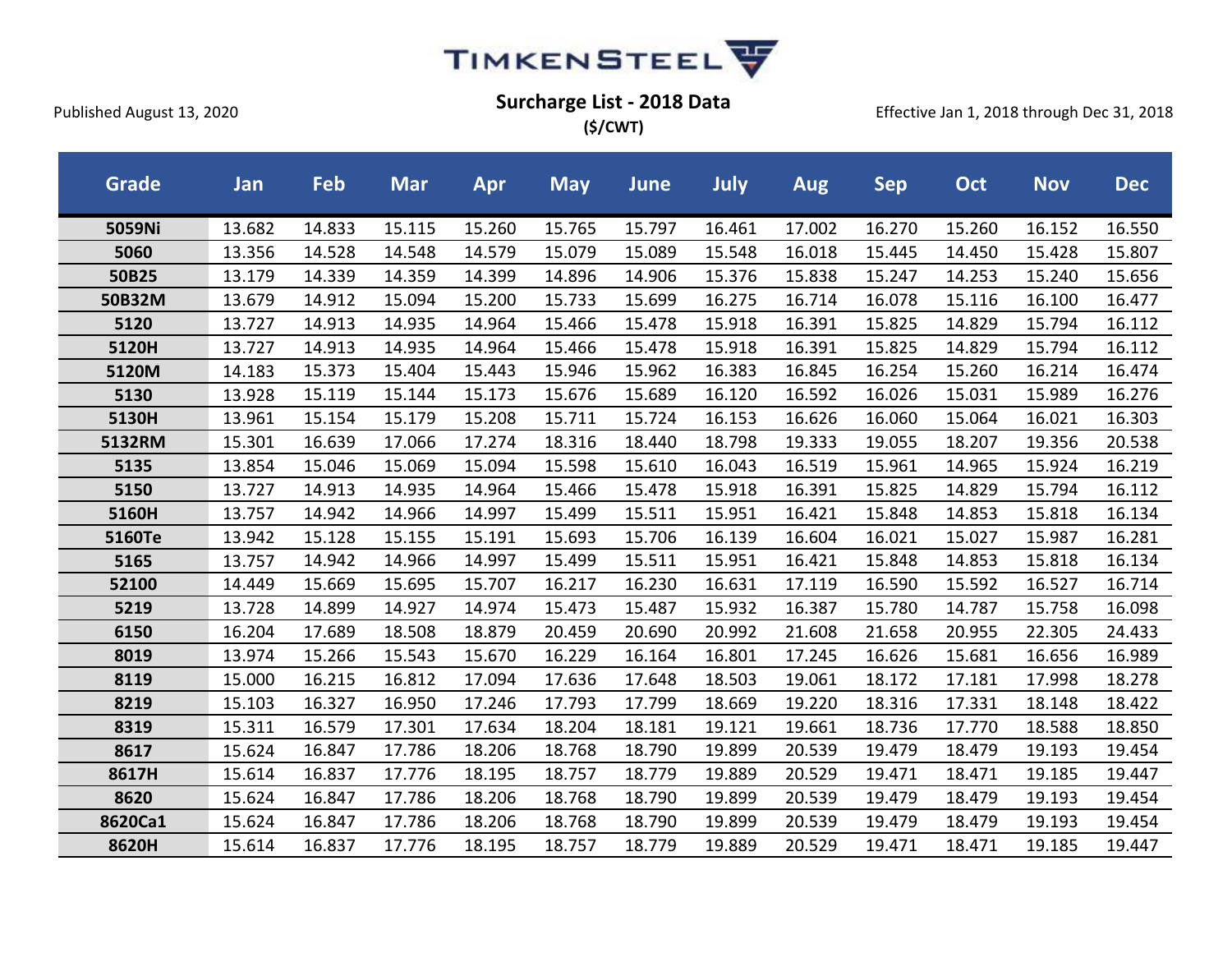

**(\$/CWT)**

| <b>Grade</b>     | Jan    | Feb    | <b>Mar</b> | Apr    | <b>May</b> | <b>June</b> | July   | <b>Aug</b> | <b>Sep</b> | Oct    | <b>Nov</b> | <b>Dec</b> |
|------------------|--------|--------|------------|--------|------------|-------------|--------|------------|------------|--------|------------|------------|
| 8620M7           | 15.614 | 16.837 | 17.776     | 18.195 | 18.757     | 18.779      | 19.889 | 20.529     | 19.471     | 18.471 | 19.185     | 19.447     |
| 8620Te           | 15.982 | 17.219 | 18.260     | 18.725 | 19.296     | 19.315      | 20.490 | 21.142     | 20.029     | 19.033 | 19.719     | 19.952     |
| 8622H            | 15.614 | 16.837 | 17.776     | 18.195 | 18.757     | 18.779      | 19.889 | 20.529     | 19.471     | 18.471 | 19.185     | 19.447     |
| 8625             | 15.624 | 16.847 | 17.786     | 18.206 | 18.768     | 18.790      | 19.899 | 20.539     | 19.479     | 18.479 | 19.193     | 19.454     |
| 8627H            | 15.614 | 16.837 | 17.776     | 18.195 | 18.757     | 18.779      | 19.889 | 20.529     | 19.471     | 18.471 | 19.185     | 19.447     |
| 8630             | 15.624 | 16.847 | 17.786     | 18.206 | 18.768     | 18.790      | 19.899 | 20.539     | 19.479     | 18.479 | 19.193     | 19.454     |
| 8630H            | 15.614 | 16.837 | 17.776     | 18.195 | 18.757     | 18.779      | 19.889 | 20.529     | 19.471     | 18.471 | 19.185     | 19.447     |
| 8630MCa2         | 17.265 | 18.602 | 20.070     | 20.705 | 21.334     | 21.309      | 22.769 | 23.448     | 22.169     | 21.205 | 21.809     | 21.942     |
| 8630MCa4         | 17.265 | 18.602 | 20.070     | 20.705 | 21.334     | 21.309      | 22.769 | 23.448     | 22.169     | 21.205 | 21.809     | 21.942     |
| <b>8630MVCA2</b> | 18.505 | 19.947 | 21.813     | 22.616 | 23.458     | 23.445      | 25.058 | 25.778     | 24.485     | 23.587 | 24.202     | 24.575     |
| 8630MVCAR        | 18.505 | 19.947 | 21.813     | 22.616 | 23.458     | 23.445      | 25.058 | 25.778     | 24.485     | 23.587 | 24.202     | 24.575     |
| 8640             | 15.654 | 16.876 | 17.816     | 18.239 | 18.800     | 18.823      | 19.932 | 20.569     | 19.502     | 18.503 | 19.216     | 19.476     |
| 8640H            | 15.654 | 16.876 | 17.816     | 18.239 | 18.800     | 18.823      | 19.932 | 20.569     | 19.502     | 18.503 | 19.216     | 19.476     |
| 86B20H           | 15.744 | 16.995 | 17.995     | 18.438 | 19.013     | 19.018      | 20.171 | 20.805     | 19.734     | 18.746 | 19.459     | 19.714     |
| 8719M            | 16.003 | 17.221 | 18.300     | 18.783 | 19.349     | 19.383      | 20.590 | 21.261     | 20.113     | 19.107 | 19.772     | 20.015     |
| 8720Ca4          | 15.885 | 17.163 | 18.224     | 18.692 | 19.281     | 19.268      | 20.464 | 21.090     | 20.004     | 19.029 | 19.742     | 19.989     |
| 8720M2           | 15.768 | 16.984 | 17.944     | 18.376 | 18.935     | 18.965      | 20.085 | 20.733     | 19.651     | 18.647 | 19.346     | 19.593     |
| 8740             | 15.915 | 17.192 | 18.254     | 18.724 | 19.313     | 19.301      | 20.496 | 21.120     | 20.028     | 19.053 | 19.766     | 20.011     |
| 8822             | 16.437 | 17.824 | 19.132     | 19.695 | 20.340     | 20.256      | 21.625 | 22.221     | 21.079     | 20.151 | 20.865     | 21.080     |
| 8822H            | 16.437 | 17.824 | 19.132     | 19.695 | 20.340     | 20.256      | 21.625 | 22.221     | 21.079     | 20.151 | 20.865     | 21.080     |
| 8829M7CbTiCa4    | 20.028 | 21.901 | 24.633     | 25.757 | 26.662     | 26.295      | 28.648 | 29.209     | 27.633     | 26.899 | 27.482     | 27.456     |
| 9260             | 12.687 | 13.839 | 13.851     | 13.883 | 14.379     | 14.385      | 14.876 | 15.346     | 14.774     | 13.779 | 14.779     | 15.261     |
| 9310             | 22.176 | 22.495 | 25.348     | 26.687 | 26.956     | 27.808      | 30.214 | 31.971     | 29.047     | 27.516 | 26.892     | 26.754     |
| 9310H            | 22.209 | 22.529 | 25.383     | 26.722 | 26.991     | 27.843      | 30.247 | 32.005     | 29.080     | 27.550 | 26.925     | 26.781     |
| 9313MCa4         | 22.597 | 22.929 | 25.800     | 27.149 | 27.422     | 28.273      | 30.670 | 32.422     | 29.482     | 27.954 | 27.319     | 27.125     |
| 9323M            | 24.540 | 24.934 | 28.696     | 30.423 | 30.763     | 31.608      | 34.649 | 36.546     | 33.145     | 31.625 | 30.759     | 30.490     |
| 9325M1           | 23.986 | 24.533 | 28.277     | 29.978 | 30.381     | 31.100      | 34.150 | 35.929     | 32.678     | 31.238 | 30.504     | 30.293     |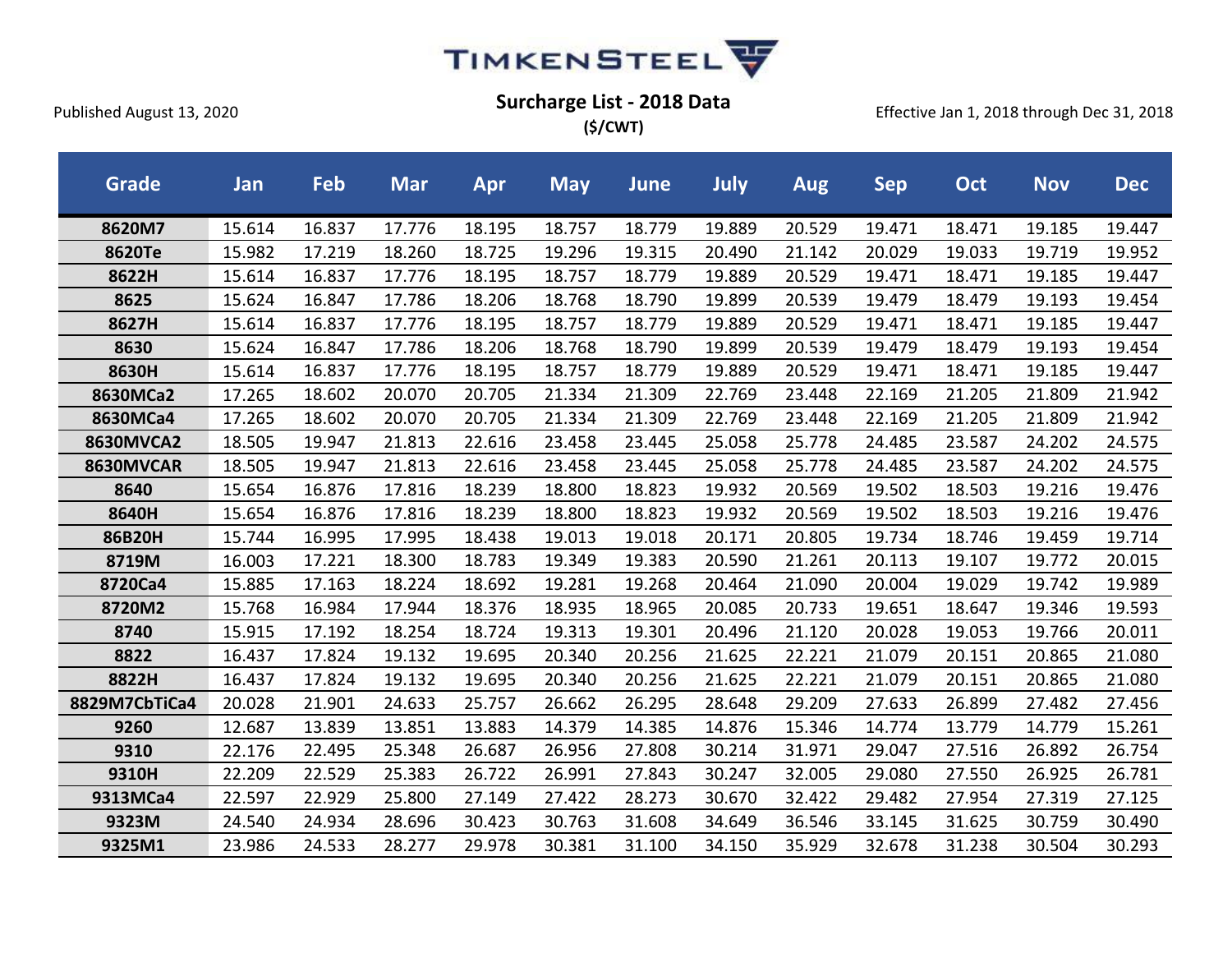

**(\$/CWT)**

| <b>Grade</b>       | Jan    | Feb    | <b>Mar</b> | Apr    | <b>May</b> | <b>June</b> | July   | <b>Aug</b> | <b>Sep</b> | <b>Oct</b> | <b>Nov</b> | <b>Dec</b> |
|--------------------|--------|--------|------------|--------|------------|-------------|--------|------------|------------|------------|------------|------------|
| 9840               | 17.313 | 18.463 | 19.881     | 20.516 | 21.066     | 21.182      | 22.607 | 23.414     | 22.007     | 20.950     | 21.433     | 21.569     |
| 9Cr1Mo             | 29.781 | 32.404 | 34.987     | 35.937 | 37.061     | 36.415      | 38.065 | 38.279     | 37.236     | 36.716     | 37.323     | 35.647     |
| A485-1             | 14.173 | 15.364 | 15.394     | 15.432 | 15.935     | 15.951      | 16.372 | 16.835     | 16.246     | 15.252     | 16.206     | 16.467     |
| A485-2             | 15.100 | 16.306 | 16.351     | 16.406 | 16.911     | 16.933      | 17.315 | 17.762     | 17.134     | 16.142     | 17.072     | 17.209     |
| A485-3             | 15.691 | 17.173 | 17.814     | 18.076 | 18.722     | 18.559      | 19.400 | 19.806     | 19.116     | 18.239     | 19.183     | 19.323     |
| A485-B6            | 16.461 | 17.991 | 18.700     | 18.982 | 19.646     | 19.468      | 20.322 | 20.723     | 20.026     | 19.162     | 20.083     | 20.113     |
| A485-B7            | 17.374 | 19.097 | 20.235     | 20.680 | 21.443     | 21.140      | 22.297 | 22.651     | 21.865     | 21.084     | 22.007     | 21.984     |
| C38+N2             | 13.109 | 14.258 | 14.281     | 14.332 | 14.827     | 14.838      | 15.314 | 15.765     | 15.147     | 14.155     | 15.149     | 15.589     |
| C38Mod             | 14.606 | 15.952 | 16.504     | 16.781 | 17.993     | 18.150      | 18.541 | 19.089     | 18.887     | 18.089     | 19.344     | 21.012     |
| <b>CrMo</b>        | 17.073 | 18.882 | 20.242     | 20.771 | 21.583     | 21.207      | 22.566 | 22.900     | 22.078     | 21.342     | 22.290     | 22.354     |
| CrMoV4             | 21.397 | 23.811 | 26.779     | 27.996 | 30.665     | 30.573      | 31.923 | 32.453     | 32.574     | 32.381     | 33.990     | 37.112     |
| CrMoV6             | 19.602 | 21.669 | 23.876     | 24.803 | 27.297     | 27.424      | 28.245 | 28.860     | 29.141     | 28.800     | 30.412     | 33.654     |
| CTC4162-130        | 15.508 | 16.862 | 17.533     | 17.822 | 18.419     | 18.346      | 19.230 | 19.730     | 18.924     | 17.988     | 18.847     | 19.037     |
| CTC4162-140        | 15.508 | 16.862 | 17.533     | 17.822 | 18.419     | 18.346      | 19.230 | 19.730     | 18.924     | 17.988     | 18.847     | 19.037     |
| <b>EN27</b>        | 21.995 | 22.604 | 25.438     | 26.739 | 27.125     | 27.754      | 30.141 | 31.678     | 28.998     | 27.614     | 27.205     | 27.055     |
| <b>EN30B</b>       | 25.127 | 25.388 | 29.360     | 31.187 | 31.481     | 32.442      | 35.634 | 37.686     | 34.065     | 32.468     | 31.432     | 31.138     |
| EN30BMod           | 27.142 | 27.685 | 32.381     | 34.505 | 35.406     | 36.396      | 39.746 | 41.845     | 38.451     | 37.056     | 36.199     | 36.758     |
| <b>En355</b>       | 20.236 | 21.053 | 23.140     | 24.092 | 24.527     | 24.967      | 26.809 | 28.041     | 25.966     | 24.702     | 24.668     | 24.563     |
| <b>EN40B</b>       | 19.505 | 21.345 | 22.623     | 23.109 | 23.910     | 23.581      | 24.733 | 25.080     | 24.283     | 23.525     | 24.384     | 24.049     |
| <b>EX25</b>        | 14.727 | 16.178 | 16.810     | 17.075 | 17.715     | 17.547      | 18.436 | 18.839     | 18.140     | 17.264     | 18.241     | 18.534     |
| EX4                | 13.814 | 15.071 | 15.275     | 15.376 | 15.919     | 15.875      | 16.461 | 16.911     | 16.301     | 15.341     | 16.317     | 16.663     |
| HF1                | 13.039 | 14.178 | 14.203     | 14.265 | 14.758     | 14.770      | 15.253 | 15.693     | 15.048     | 14.058     | 15.058     | 15.523     |
| HS220-18           | 19.530 | 20.559 | 22.992     | 24.095 | 24.646     | 24.890      | 27.055 | 28.135     | 26.017     | 24.886     | 24.992     | 25.088     |
| <b>HS220-18S</b>   | 19.530 | 20.559 | 22.992     | 24.095 | 24.646     | 24.890      | 27.055 | 28.135     | 26.017     | 24.886     | 24.992     | 25.088     |
| HS220-27           | 21.377 | 22.611 | 25.504     | 26.783 | 27.893     | 28.229      | 30.341 | 31.502     | 29.720     | 28.743     | 29.021     | 29.920     |
| <b>HS220-27Ca2</b> | 21.377 | 22.611 | 25.504     | 26.783 | 27.893     | 28.229      | 30.341 | 31.502     | 29.720     | 28.743     | 29.021     | 29.920     |
| <b>HS220-27CA4</b> | 21.377 | 22.611 | 25.504     | 26.783 | 27.893     | 28.229      | 30.341 | 31.502     | 29.720     | 28.743     | 29.021     | 29.920     |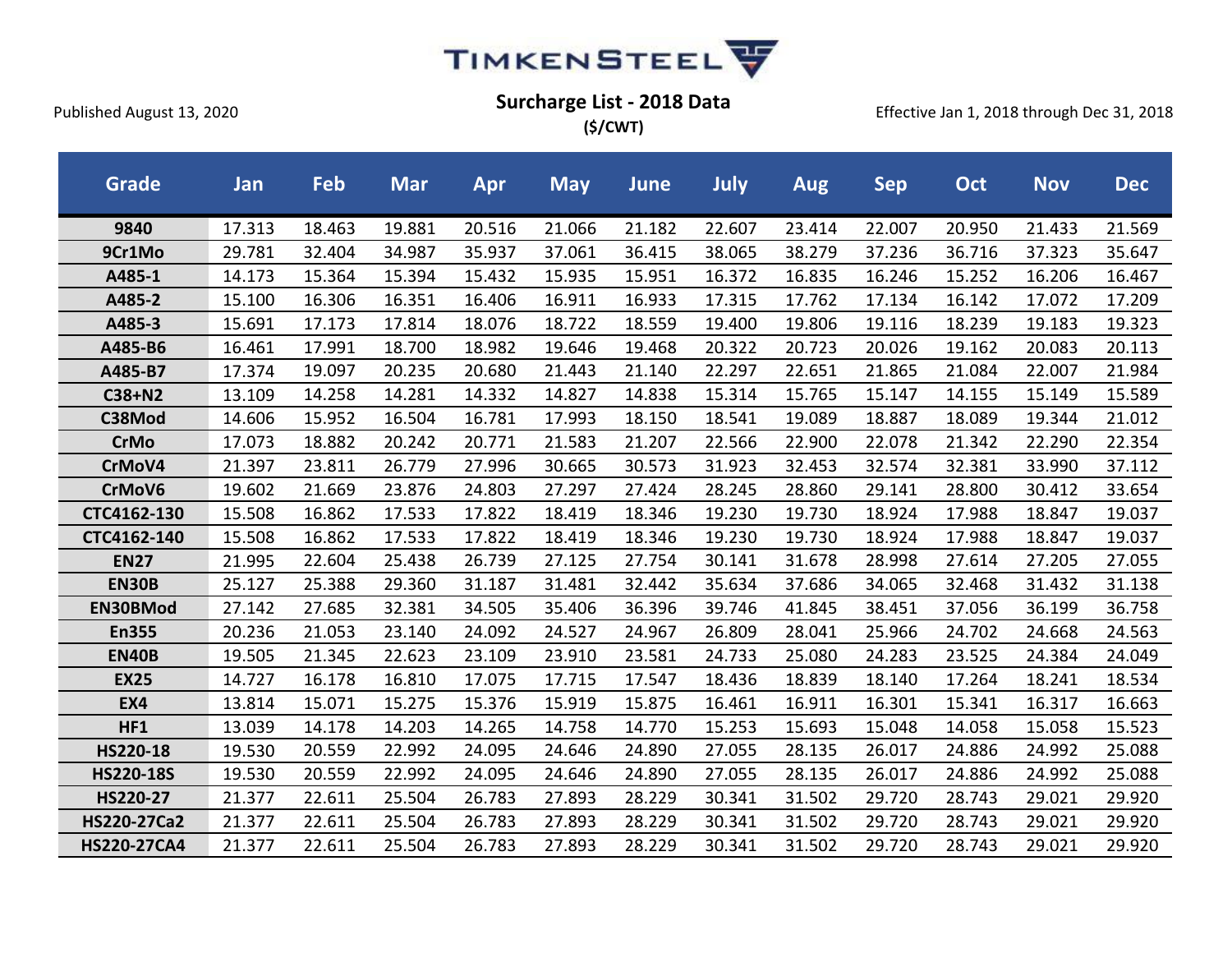

**(\$/CWT)**

| Grade              | Jan    | Feb    | <b>Mar</b> | Apr    | <b>May</b> | <b>June</b> | July   | Aug    | <b>Sep</b> | Oct    | <b>Nov</b> | <b>Dec</b> |
|--------------------|--------|--------|------------|--------|------------|-------------|--------|--------|------------|--------|------------|------------|
| HS220-27Ca4        | 21.377 | 22.611 | 25.504     | 26.783 | 27.893     | 28.229      | 30.341 | 31.502 | 29.720     | 28.743 | 29.021     | 29.920     |
| <b>HS220-27CAR</b> | 21.377 | 22.611 | 25.504     | 26.783 | 27.893     | 28.229      | 30.341 | 31.502 | 29.720     | 28.743 | 29.021     | 29.920     |
| <b>HY-80</b>       | 23.450 | 24.275 | 27.656     | 29.157 | 29.653     | 30.160      | 32.919 | 34.445 | 31.644     | 30.339 | 29.882     | 29.610     |
| <b>IMPACT7</b>     | 18.096 | 20.077 | 21.821     | 22.502 | 23.401     | 22.917      | 24.535 | 24.820 | 23.904     | 23.243 | 24.187     | 24.180     |
| MicroTec2W65       | 14.072 | 15.374 | 15.816     | 16.045 | 17.113     | 17.239      | 17.658 | 18.189 | 17.911     | 17.074 | 18.283     | 19.738     |
| MicroTec2W70       | 14.304 | 15.623 | 16.121     | 16.379 | 17.519     | 17.660      | 18.068 | 18.603 | 18.349     | 17.533 | 18.768     | 20.342     |
| MicroTec2W75       | 15.215 | 16.651 | 17.466     | 17.862 | 19.432     | 19.661      | 20.017 | 20.609 | 20.602     | 19.902 | 21.294     | 23.605     |
| MicroTec3M80C      | 14.313 | 15.619 | 16.065     | 16.297 | 17.367     | 17.494      | 17.902 | 18.430 | 18.143     | 17.307 | 18.510     | 19.932     |
| MicroTec3M80H      | 14.891 | 16.289 | 16.998     | 17.346 | 18.772     | 18.972      | 19.346 | 19.921 | 19.835     | 19.096 | 20.436     | 22.502     |
| MicroTec3M80T      | 14.891 | 16.289 | 16.998     | 17.346 | 18.772     | 18.972      | 19.346 | 19.921 | 19.835     | 19.096 | 20.436     | 22.502     |
| MicroTec3M85       | 14.719 | 16.098 | 16.753     | 17.077 | 18.432     | 18.617      | 19.000 | 19.567 | 19.444     | 18.686 | 19.999     | 21.943     |
| MicroTec3W75       | 15.529 | 17.029 | 17.999     | 18.450 | 20.237     | 20.507      | 20.841 | 21.474 | 21.619     | 20.976 | 22.446     | 25.132     |
| MicroTec4M95       | 14.616 | 15.962 | 16.514     | 16.792 | 18.004     | 18.161      | 18.552 | 19.099 | 18.894     | 18.097 | 19.352     | 21.020     |
| MicroTec4M95A      | 14.616 | 15.962 | 16.514     | 16.792 | 18.004     | 18.161      | 18.552 | 19.099 | 18.894     | 18.097 | 19.352     | 21.020     |
| MicroTec5H85       | 14.164 | 15.513 | 16.054     | 16.309 | 17.524     | 17.675      | 18.081 | 18.650 | 18.497     | 17.697 | 18.958     | 20.669     |
| Nit <sub>3</sub>   | 16.544 | 18.151 | 19.039     | 19.388 | 20.093     | 19.859      | 20.857 | 21.241 | 20.515     | 19.685 | 20.616     | 20.667     |
| <b>PS16</b>        | 14.287 | 15.639 | 16.065     | 16.257 | 16.848     | 16.742      | 17.485 | 17.904 | 17.234     | 16.319 | 17.298     | 17.623     |
| <b>PS16M</b>       | 14.398 | 15.752 | 16.180     | 16.372 | 16.964     | 16.858      | 17.597 | 18.015 | 17.343     | 16.427 | 17.403     | 17.712     |
| <b>PS55</b>        | 21.359 | 22.765 | 25.990     | 27.378 | 28.116     | 28.126      | 30.844 | 31.853 | 29.612     | 28.633 | 28.730     | 28.686     |
| <b>PS55Ca2</b>     | 21.359 | 22.765 | 25.990     | 27.378 | 28.116     | 28.126      | 30.844 | 31.853 | 29.612     | 28.633 | 28.730     | 28.686     |
| PS55M              | 21.455 | 22.873 | 26.123     | 27.521 | 28.264     | 28.268      | 31.001 | 32.006 | 29.759     | 28.784 | 28.881     | 28.828     |
| <b>PS55M2</b>      | 21.359 | 22.765 | 25.990     | 27.378 | 28.116     | 28.126      | 30.844 | 31.853 | 29.612     | 28.633 | 28.730     | 28.686     |
| S30CDY7A           | 12.697 | 13.848 | 13.861     | 13.893 | 14.390     | 14.396      | 14.887 | 15.356 | 14.782     | 13.787 | 14.787     | 15.269     |
| <b>S38CX</b>       | 13.527 | 14.863 | 15.278     | 15.462 | 16.051     | 15.939      | 16.717 | 17.144 | 16.492     | 15.576 | 16.577     | 17.010     |
| <b>S38MS1V</b>     | 15.138 | 16.552 | 17.289     | 17.645 | 19.109     | 19.317      | 19.678 | 20.260 | 20.201     | 19.471 | 20.818     | 22.915     |
| S38MS1VA           | 15.550 | 17.014 | 17.883     | 18.297 | 19.941     | 20.185      | 20.523 | 21.128 | 21.171     | 20.491 | 21.901     | 24.301     |
| <b>S38MS1V-L</b>   | 15.138 | 16.552 | 17.289     | 17.645 | 19.109     | 19.317      | 19.678 | 20.260 | 20.201     | 19.471 | 20.818     | 22.915     |